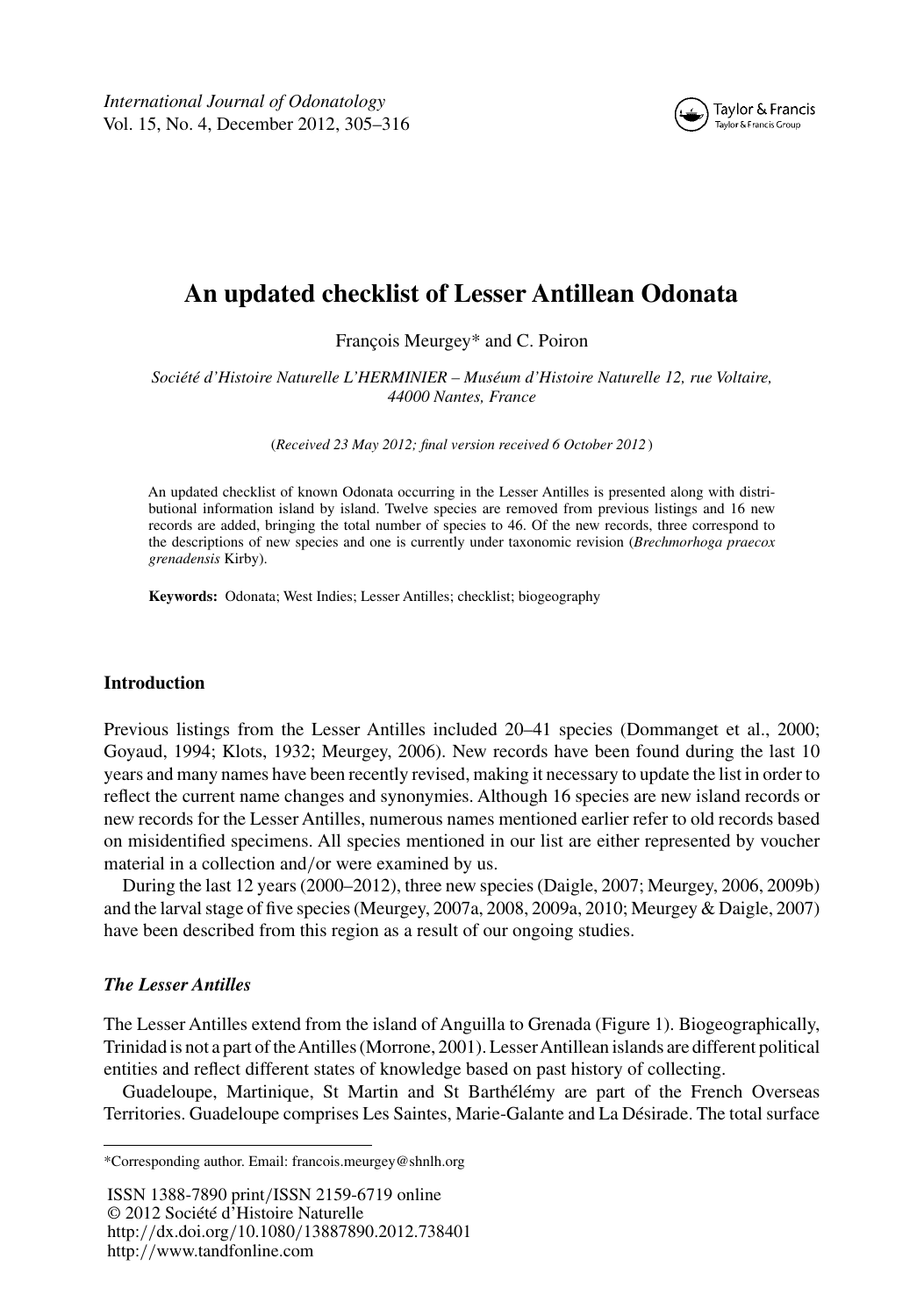<span id="page-1-0"></span>

Figure 1. Location of the Lesser Antilles archipelago (at a regional and local scale).

area of these islands is approx. 3000 km2. Guadeloupe and Martinique are the largest islands in the Lesser Antilles, with, respectively,  $1434 \text{ km}^2$  and  $1100 \text{ km}^2$ . The islands south of the French West Indies (Dominica, St Lucia, St Vincent and Grenadines, Grenada and Barbados) and north of Guadeloupe (Montserrat, Antigua, Anguilla, Barbuda, St Kitts and Nevis) are independent republics.

The Lesser Antilles are among the best known areas of the Neotropical region in terms of odonatological research, housing 46 species, including eight endemic taxa. However, the dragonfly fauna of the Lesser Antilles has been studied only from a faunistic point of view, especially by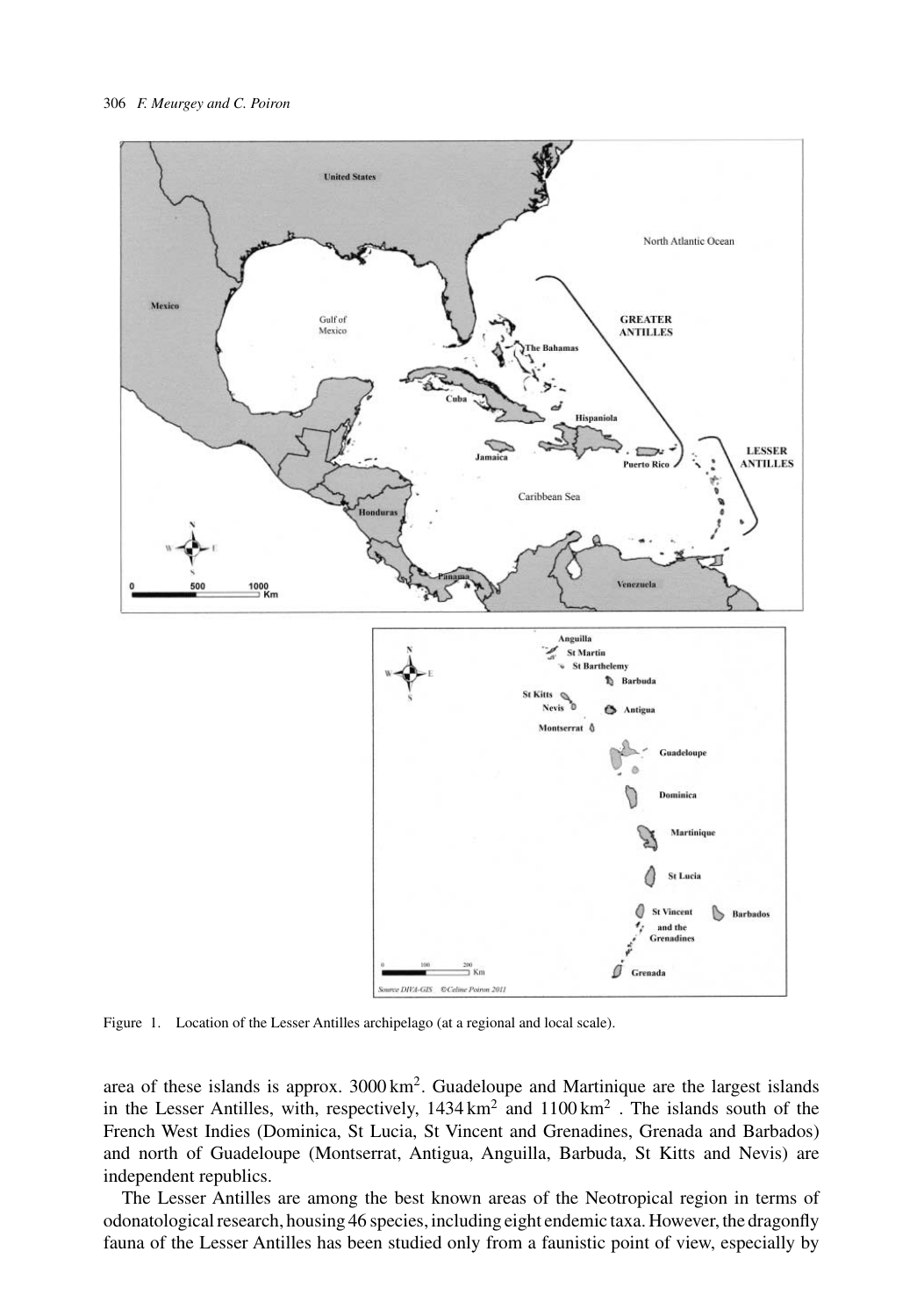North American and French naturalists (Clarke, 1904; Dommanget et al., 2000; Dupont, 2000; Geijskes, 1980; Goyaud, 1994; Grand, 1996, 2000, 2002; Ilbert & Menegaux, 2004; Klots, 1932; Mashaal, 2000; Meurgey, 2004, 2005, 2006, 2007a, 2007b; Poiron, 2011; Pont, 2003, 2004; Sibley, 1999; Woodruff et al., 1998). We know of no works on the ecology, biology and conservation of Odonata of this region. The main causes for this are (1) a regional shortage of trained resident or visiting naturalists until recently; and (2) the lack of a comprehensive literature base covering the entire region. This has severely hampered studies in many islands as the literature necessary to identify all known species is scattered and not easily accessible. This is changing, as identification guides have recently been published for the Neotropical region that describe species also occurring in the Lesser Antilles: keys to species for Central America (Förster, 2001), generic keys for adults of Brazilian Zygoptera (Lencioni, 2005, 2006), generic keys for larvae of Brazilian Odonata (Costa et al., 2004), generic keys for the New World Anisoptera and Zygoptera (Garrison et al., 2006, 2010), and generic keys for South American Odonata (von Ellenrieder & Garrison, 2009) as well as the recent publication of a book on the French West Indian Dragonflies (Meurgey & Picard, 2011).

#### **Methods**

Between 2000 and 2012, Odonata surveys were conducted throughout Guadeloupe (and other French islands), Dominica, Martinique, St Lucia, St Vincent and Grenada. Staff from the L'Herminier Society of Natural History organized these surveys, while volunteer naturalists, guests from USA and students participated in a number of teams each year. Sites investigated were chosen on the basis of the literature, recommendations from local people, examination of topographic maps and scouting the region by vehicle and on foot. Coordinates were taken with the help of a GPS Garmin 60CSx.

Data culled from the published literature and museum records and field collections total 5065 records for the period 1832–2012 (180 years). Most records have been gathered since 2000. Of the records 14% represent exuviae and 6% larval stages, with the remaining 80% concerning adults. We maintain an electronic database that includes georeferenced (WGS84 UTM20N) locality data in an Excel format.

Several species are known from very few localities, and only a few are widely distributed, with the three most often recorded species being *Ischnura ramburii* (467 records, 9% total), *Erythrodiplax umbrata* (428 records, 8.5% total), and *Orthemis macrostigma* (418 records, 8% total). Coenagrionidae provide 27% of records, followed by Libellulidae with 19%, in proportion to the total numbers known for the region for each family.

## **Species to be deleted from the Lesser Antillean checklist**

Previous records of the following 11 species were either based on misidentifications or mislabelled material, have been shown to represent synonyms of other species, or have been recorded by previous authors without critical study.

#### *Hetaerina cruentata* (Rambur, 1842)

Recorded from Martinique (Klots, 1932; Selys-Logchamps, 1853). That record was most likely based on mislabelled specimens, since its known distribution ranges from Mexico to South America (Garrison, 1990).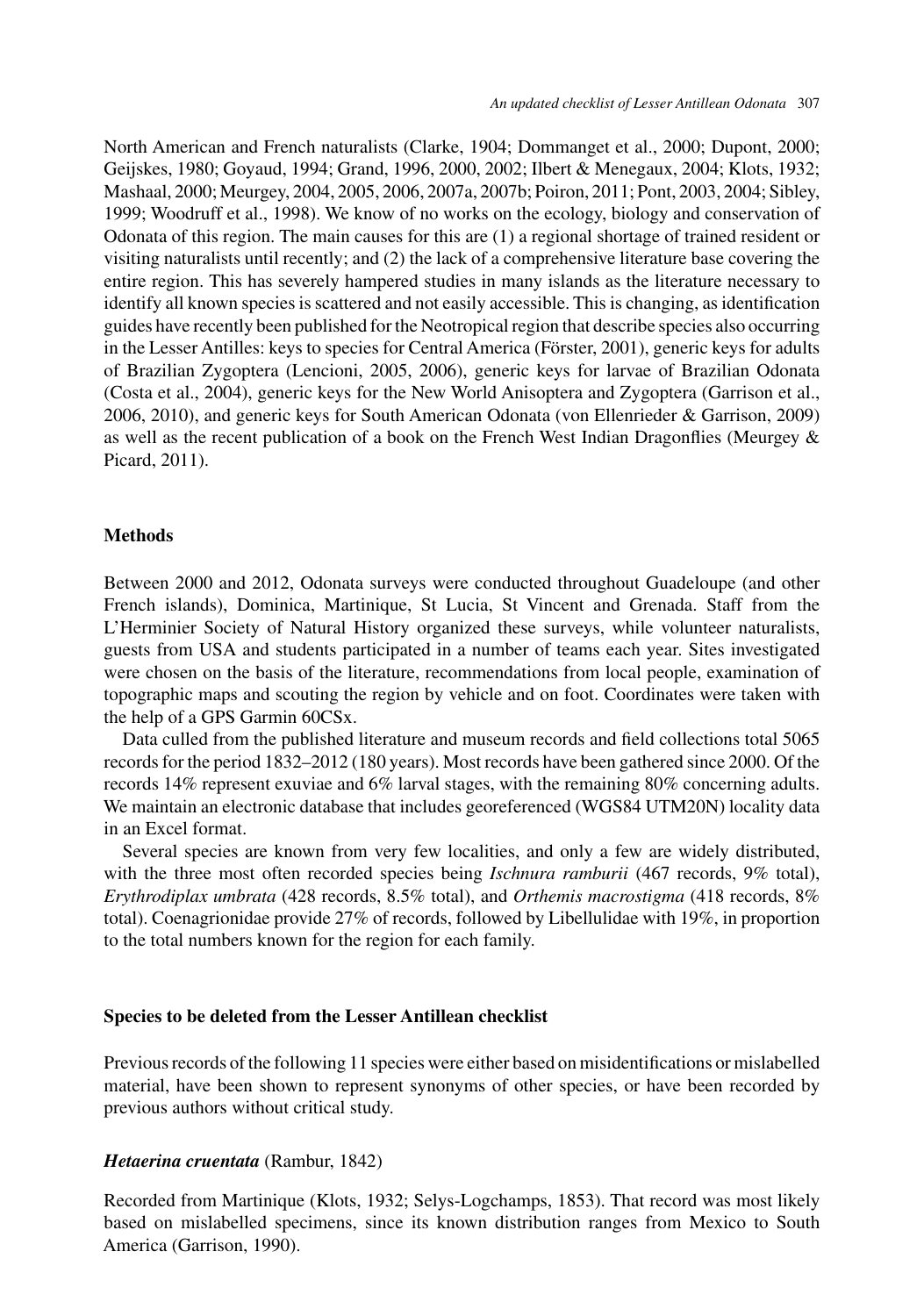#### 308 *F. Meurgey and C. Poiron*

# *Protoneura capillaris* (Rambur, 1842)

Records from Martinique (Klots, 1932) presumably pertain to misidentified specimens (probably confusion with teneral specimens of *P. ailsa* described by Donnelly in 1961), as this species is endemic to Cuba (Greater Antilles) (Westfall, 1964).

# *Dythemis multipunctata* (Kirby, 1894)

Records from St Lucia (Donnelly, 1961; Sibley, personal correspondence) and from Grenada (Woodruff et al., 1998) pertain to *Dythemis sterilis sterilis*. According to Meurgey & Poiron (2011), records from St Vincent correspond to *Dythemis sterilis multipunctata* (Kirby, 1984).

# *Erythemis attala* (Selys in Sagra, 1857)

Recorded from Martinique (Klots, 1932) without specific locality. Also mentioned from Guadeloupe (Dommanget et al., 2000). The later record is based on a misidentified female specimen of *Erythrodiplax berenice* (Drury) in the French Odonatological Society (SFO) collection.

# *Erythemis credula* (Hagen, 1861)

Recorded from Martinique (Klots, 1932) without specific locality. We could not verify its occurrence there, and, based on the known distribution of this species, we consider this record in error.

# *Erythrodiplax connata* (Burmeister, 1839)

Recorded from Martinique and St Vincent (Klots, 1932). Records most likely pertain to *Erythrodiplax fusca* and are here considered incorrect.

# *Erythrodiplax unimaculata* (De Geer, 1773)

Recorded from Martinique and St Vincent (Klots, 1932). Records most likely pertain to *Erythrodiplax fusca* and are here considered incorrect.

# *Macrothemis hemichlora* (Burmeister, 1839)

Records from Guadeloupe (Donnelly, 1995) presumably pertain to *Macrothemis meurgeyi* (Daigle, 2007).

# *Macrothemis celeno* (Selys in Sagra, 1867)

Guadeloupean records presumably pertain to *Macrothemis meurgeyi* (Daigle, 2007).

# *Tramea onusta* (Hagen, 1861)

Recorded from Guadeloupe without specific locality (Klots, 1932), but the record could not be verified and most likely pertains to another species and is (for the moment) considered incorrect,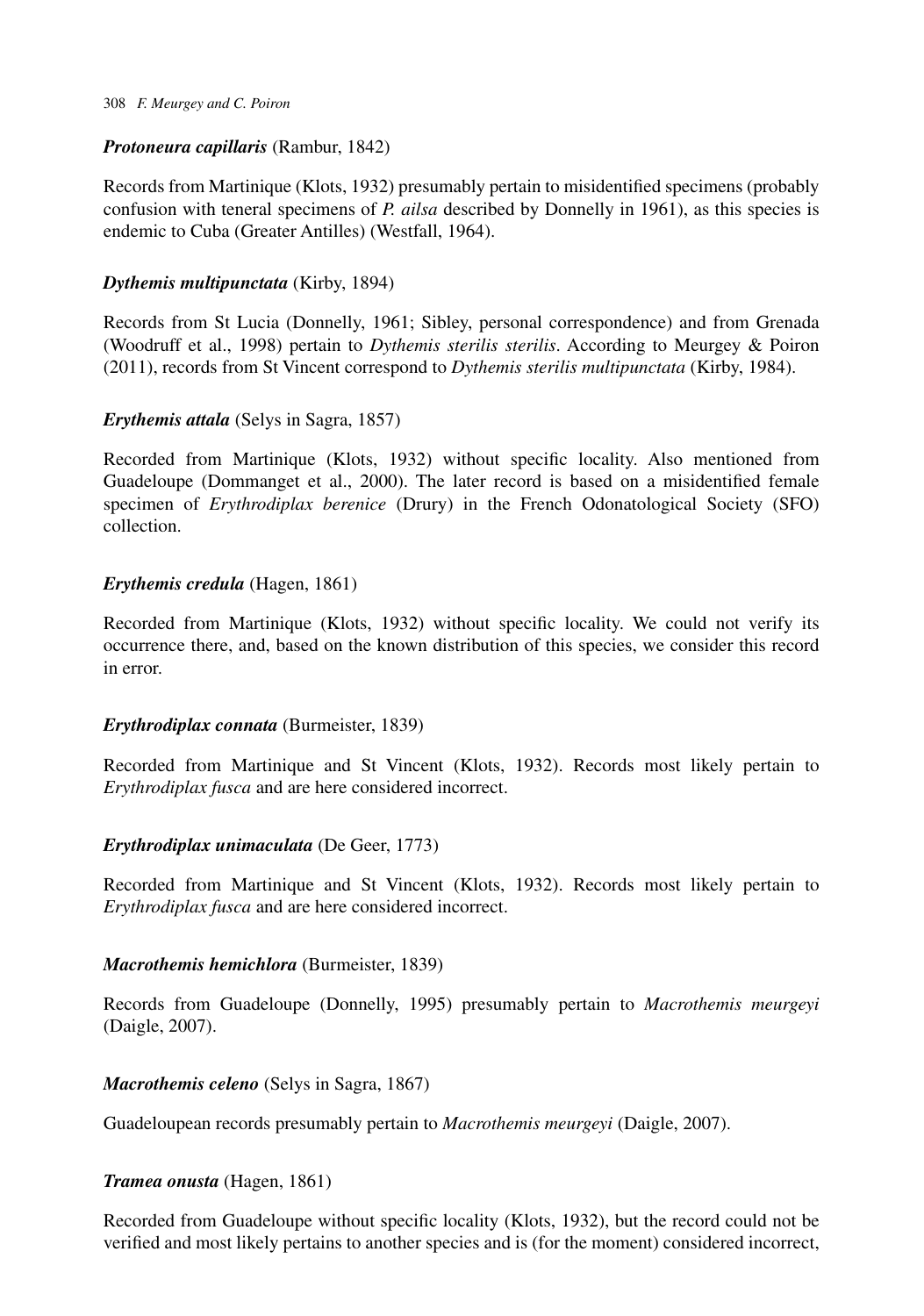but this widespread species in the Greater Antilles should be a possible resident or visitor in the Lesser Antilles.

## **Updated checklist**

Our checklist includes 46 species as of June 2012. Although the discovery of new species in the Lesser Antilles has been low during the last century (over half of the species had been described at the beginning of the 1900s), at least three recently described ones are recorded here.

#### **Discussion**

#### *Diversity*

The list for the Lesser Antilles contains 25 genera, and 46 species in five families (Table [1\)](#page-5-0). The odonate fauna of the Lesser Antilles is poor compared with that of the Greater Antilles (98 species), probably because the Lesser Antilles are relatively younger geologically (less than 10 million years) and also are smaller in size. A total of 111 species is recorded for the combined Greater and Lesser Antilles (Meurgey & Picard, 2011).

## *Distribution patterns*

The varying distributions could reflect random opportunities and different abilities for active or passive dispersal in crossing oceanic water gaps and subsequent colonization ability on a new land mass. Table [2](#page-7-0) shows the relation between island size, number of species and distance from South America. Guadeloupe is one of the richest islands in the Lesser Antilles, due to its large land mass. Dominica and Martinique are separated by less than 50 km and are about equally far from the mainland. However, Martinique is considerably larger than Dominica and supports the richer fauna.

This suggests that island diversity is more dependent on island area than on the distance from the mainland.A large island provides greater diversity of habitats and therefore more opportunities for a colonizing species to find its ecological niche. Nevertheless, the more the distance from the mainland is reduced, the more likely the arrival of a new species. However, these interpretations must be somewhat tentative since the data are still incomplete for the southern islands (St Vincent, Grenada), which deserve further investigation.

#### *Have human factors influenced the odonate diversity in the Lesser Antilles?*

Of the Lesser Antillean odonate species, 95% depend on standing water (Meurgey & Picard, 2011). Although the theory of insular biogeography (MacArthur & Wilson, 1967) explains that an island fauna relates to island size and distance from the nearest land mass (Figure [2\)](#page-7-0), this theory does not consider obligate lentic requirements for the majority of odonate species in the Lesser Antilles. Soon after the first European settlements during the seventeenth century, numerous cattle ponds, lakes and dams were created to fulfil the needs of water both for humans and agriculture. We know that before the first European settlements, Guadeloupe was covered by dense forest, even in the driest Grande Terre (Hatzenberger, 2001; Pagney Bénito-Espinal, 1986). Even if some lentic habitats were present in the past, the fact that water requirements have increased, impelling settlers to create ponds and lakes, is a proof that these types of habitats were few in the past.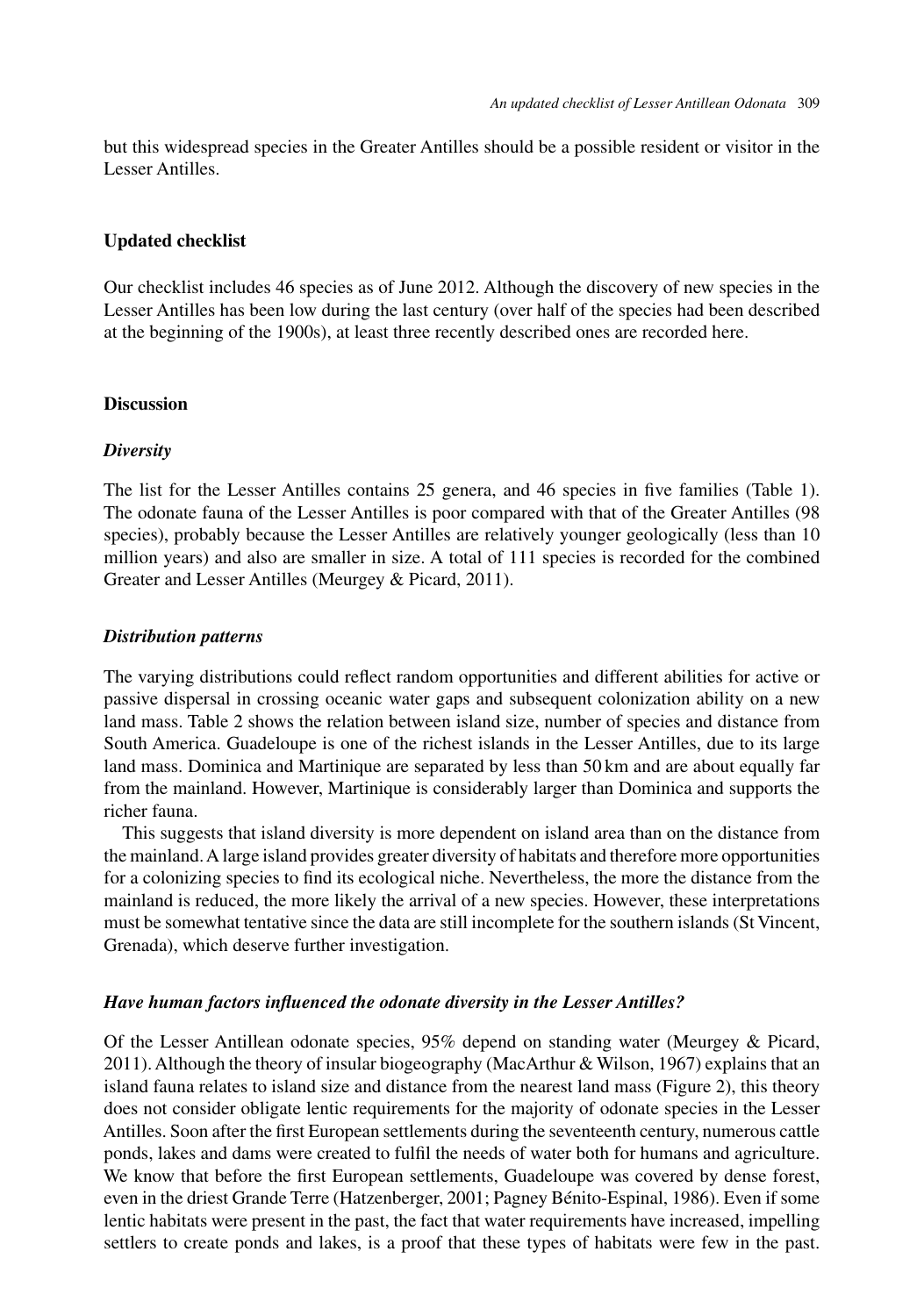| Families/species                                               | AN | <b>SM</b> | SB | <b>BA</b> | SK | MT           | GU          | DO                        | MA          | <b>SL</b>   | <b>SV</b>    | <b>GR</b> | <b>BR</b> |
|----------------------------------------------------------------|----|-----------|----|-----------|----|--------------|-------------|---------------------------|-------------|-------------|--------------|-----------|-----------|
| ZYGOPTERA [3 fam, 6 gen, 12 spp]<br>LESTIDAE [1 gen, 3 sp]     |    |           |    |           |    |              |             |                           |             |             |              |           |           |
| Lestes forficula Rambur, 1842                                  | L  |           |    |           |    |              | X           | X                         | X           | X           |              |           | X         |
| Lestes spumarius Hagen in Selys, 1862                          |    |           |    |           |    |              |             |                           |             | X!          |              |           |           |
| Lestes tenuatus Rambur, 1842                                   |    |           |    |           |    |              | X           | X                         | $\mathbf X$ | X           |              | X         |           |
| PROTONEURIDAE [1 gen, 2 sp]                                    |    |           |    |           |    |              |             |                           |             |             |              |           |           |
| Protoneura ailsa Donnelly, 1961                                |    |           |    |           |    |              |             | $\mathbf{X}$              | X           | X           |              |           |           |
| Protoneura romanae Meurgey, 2006                               |    |           |    |           |    |              | XE          |                           |             |             |              |           |           |
| COENAGRIONIDAE [4 gen, 7 sp]                                   |    |           |    |           |    |              |             |                           |             |             |              |           |           |
| Argia concinna (Rambur, 1842)                                  |    |           |    |           |    |              | <b>XE</b>   | XE                        |             |             |              |           |           |
| Argia telesfordi Meurgey, 2009                                 |    |           |    |           |    |              |             |                           |             |             | <b>XE</b>    | XE        |           |
| Enallagma coecum (Hagen, 1861)                                 |    |           |    |           |    | L            | $\mathbf X$ | X                         | $\mathbf X$ | $\mathbf X$ | $\mathbf{X}$ |           |           |
| Ischnura capreolus (Hagen, 1861)                               |    |           |    |           |    | L            | X           |                           | X           | X           |              |           |           |
| Ischnura hastata (Say, 1840)                                   |    |           |    |           |    |              | X           | $\boldsymbol{\mathrm{X}}$ | X           |             |              |           |           |
| Ischnura ramburii (Selys, 1850)                                |    |           |    |           |    | $\mathbf{L}$ | $\mathbf X$ | $\boldsymbol{\mathrm{X}}$ | $\mathbf X$ | $\mathbf X$ | X            |           | X         |
| Telebasis corallina (Selys, 1876)                              |    |           |    |           |    |              | $\mathbf X$ | X                         |             | X           |              |           |           |
| ANISOPTERA [2 fam, 19 gen, 36 spp]<br>AESHNIDAE [6 gen, 9 spp] |    |           |    |           |    |              |             |                           |             |             |              |           |           |
| Anax amazili (Burmeister, 1839)                                |    |           |    |           |    |              | X           |                           |             |             | X            |           |           |
| Anax concolor (Brauer, 1865)                                   |    |           |    |           |    |              | X           | X                         |             |             |              |           |           |
| Anax junius (Drury, 1773)                                      |    |           |    |           |    | L            | $\mathbf X$ |                           | $\mathbf X$ |             |              |           |           |
| Coryphaeschna adnexa (Hagen, 1861)                             |    |           |    |           |    |              | $\mathbf X$ |                           |             |             |              |           |           |
| Gynacantha nervosa Rambur, 1842                                |    |           |    |           |    |              |             |                           | X           | X           |              |           |           |
| Hemianax ephippiger (Burmeister, 1839)                         |    |           | L  |           |    |              | $\mathbf X$ | $\mathbf X$               |             |             |              |           |           |
| Rhionaeschna psilus (Calvert, 1947)                            |    |           |    |           |    |              | $\mathbf X$ | $\mathbf X$               |             |             |              |           |           |
| Triacanthagyna caribbea Williamson, 1923                       |    |           |    |           |    |              | X           |                           | $\mathbf X$ | X           |              |           |           |
| Triacanthagyna septima (Selys in Sagra,<br>1857)               |    |           |    |           |    |              | X           |                           | $\mathbf X$ |             |              |           |           |

#### <span id="page-5-0"></span>Table 1. Checklist of the Odonata of the Lesser Antilles.

(*Continued*)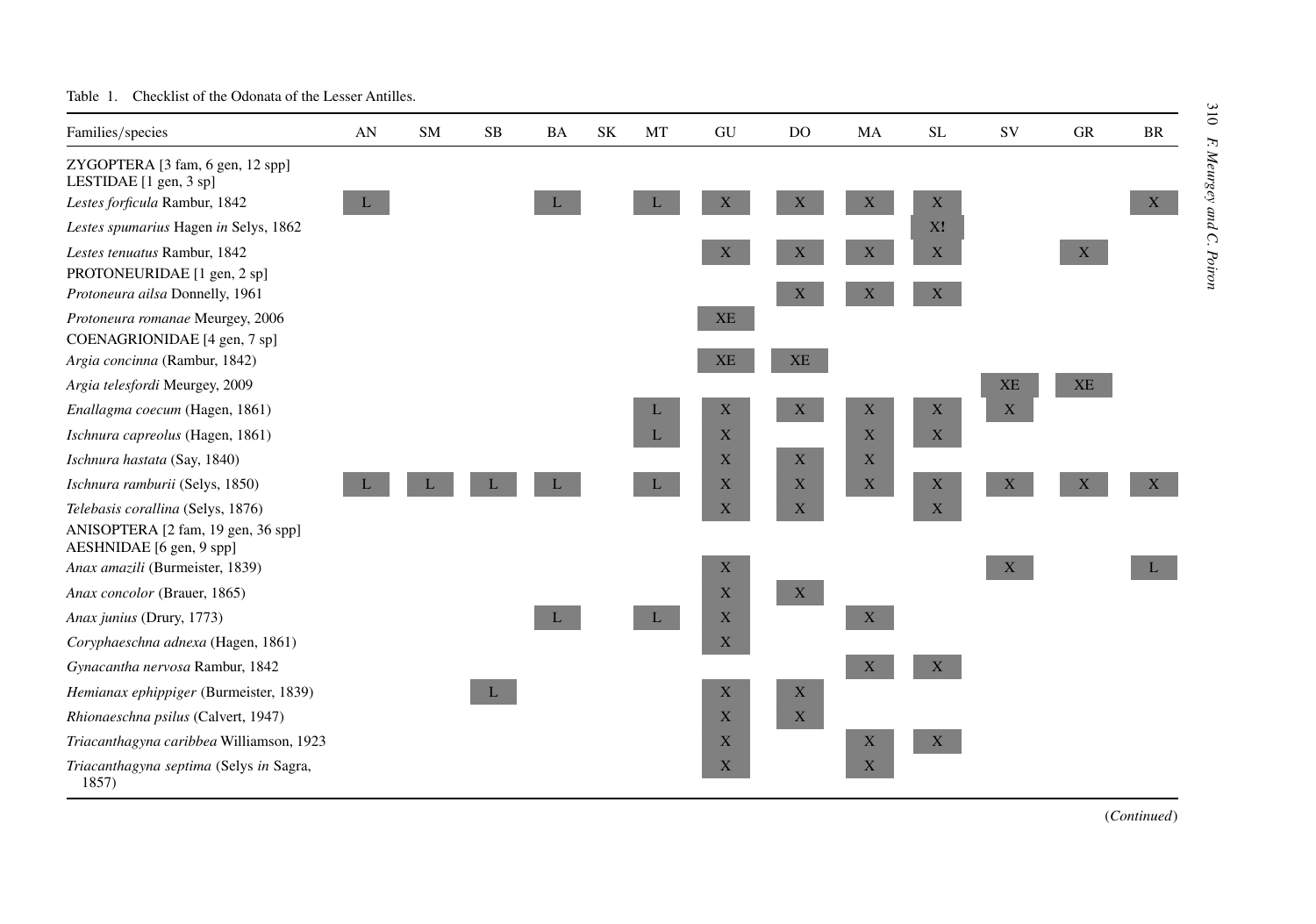LIBELLULIDAE [13 gen, 25 spp] *Brechmorhoga praecox grenadensis* (Kirby, 1894) *Tramea binotataTramea calverti*

*Tramea insularis*



Notes: AN: Anguilla; SM: St Martin; SB: St Barthelemy; BA: Barbuda; SK: St Kitts; MT: Montserrat; GU: Guadeloupe; DO: Dominica; MA: Martinique; SL: St Lucia; SV: St Vincent; GR: Grenada; BR: Barbados (!) New record for the Lesser Antilles; (L) literature-based record, species not observed during our surveys; (E) species or subspecies endemic to the Lesser Antilles.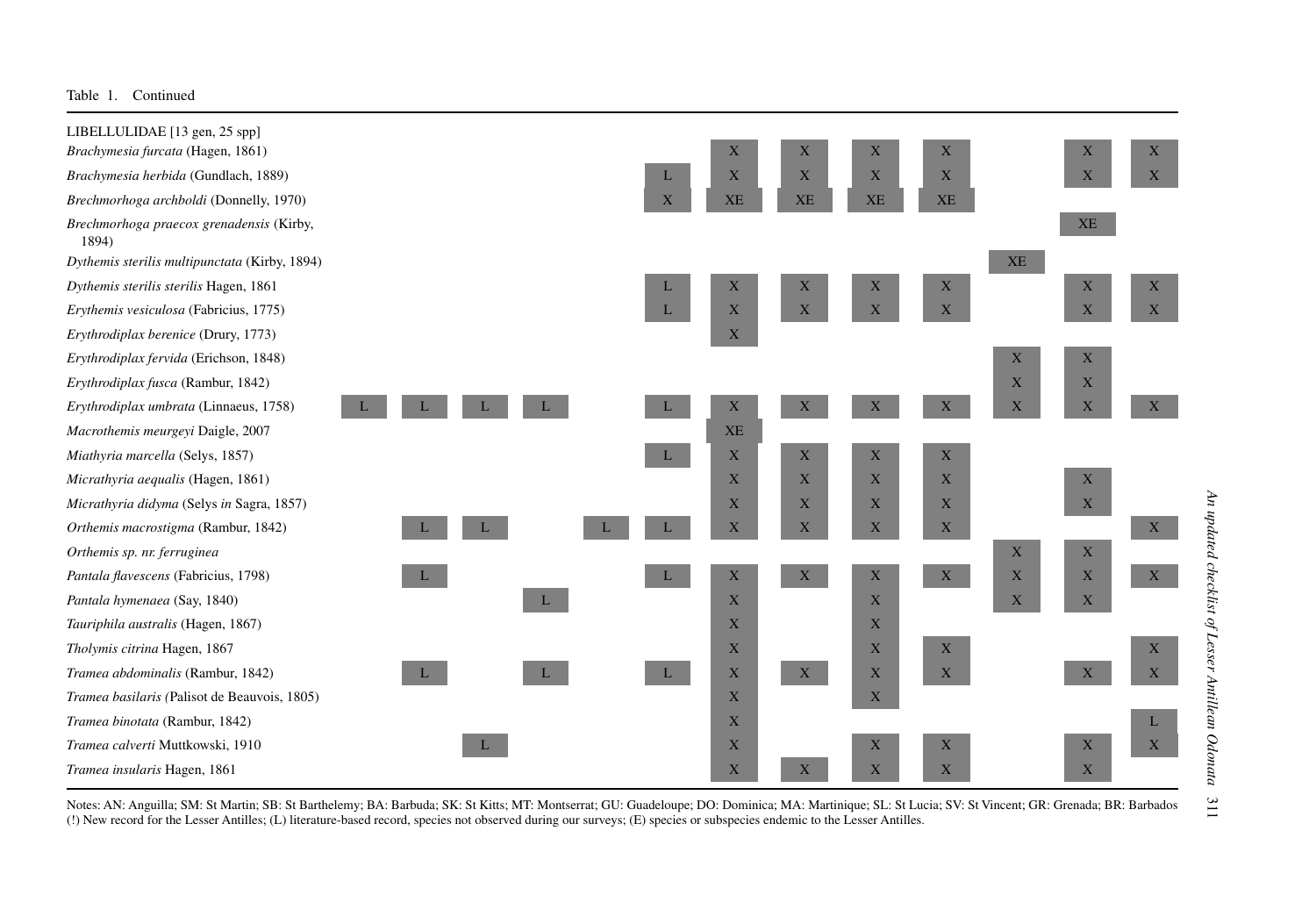#### <span id="page-7-0"></span>312 *F. Meurgey and C. Poiron*

| Major Lesser<br>Antillean Islands | Distance from<br>the continent (km) | Area<br>(km <sup>2</sup> ) | Number of<br>species | Single island<br>endemics | Regional<br>endemics |
|-----------------------------------|-------------------------------------|----------------------------|----------------------|---------------------------|----------------------|
| Guadeloupe                        | 686                                 | 1434                       | 38                   |                           |                      |
| Dominica                          | 575                                 | 754                        | 24                   |                           |                      |
| Martinique                        | 550                                 | 1100                       | 30                   |                           |                      |
| St Lucia                          | 492                                 | 620                        | 25                   |                           |                      |
| <b>St Vincent</b>                 | 432                                 | 389                        | 11                   |                           |                      |
| Grenada                           | 280                                 | 340                        | 19                   |                           |                      |
| <b>Barbados</b>                   | 536                                 | 430                        | 9                    |                           |                      |

Table 2. Relationship between island size, distance from the continent and number of species.



Figure 2. Relationship between island size, distance from South America and number of species.

This is particularly the case in Guadeloupe and Martinique, while Dominica, which lies between them, remained unexploited for a longer period. While this statement does not negate the insight of MacArthur and Wilson (1967), distributional patterns on the Lesser Antillean islands should also be studied in relation to human modification of habitats since European settlement.

St Vincent is larger than Grenada but hosts only 11 species (19 in Grenada). This might be explained by the fact that the former island has remained highly forested, with only fast-flowing montane rivers, whereas Grenada possesses more still-water habitats, supporting more widespread and vagrant species.

Newly created lentic habitats have favoured the presence and reproduction of species in these islands, especially many libellulids (*Pantala*, *Tramea*) and coenagrionids (*Telebasis*) usually absent from such mountainous, forested islands. Thus, the odonate diversity in the Lesser Antilles should be considered in part anthropogenic, with the original fauna of many islands based on a small group of highly specialized or endemic species of forested rivers.

Despite this certainty, understanding the occurrence of Odonata in the Lesser Antillean islands is complicated. Effective and sustainable colonization of an island by a propagule depends on many factors such as area of the island and its distance from the continent, climatic factors, and also morphological and ecological characteristics of the species itself. Flying species have a much greater chance of colonizing islands than terrestrial species, unless assisted by human actions.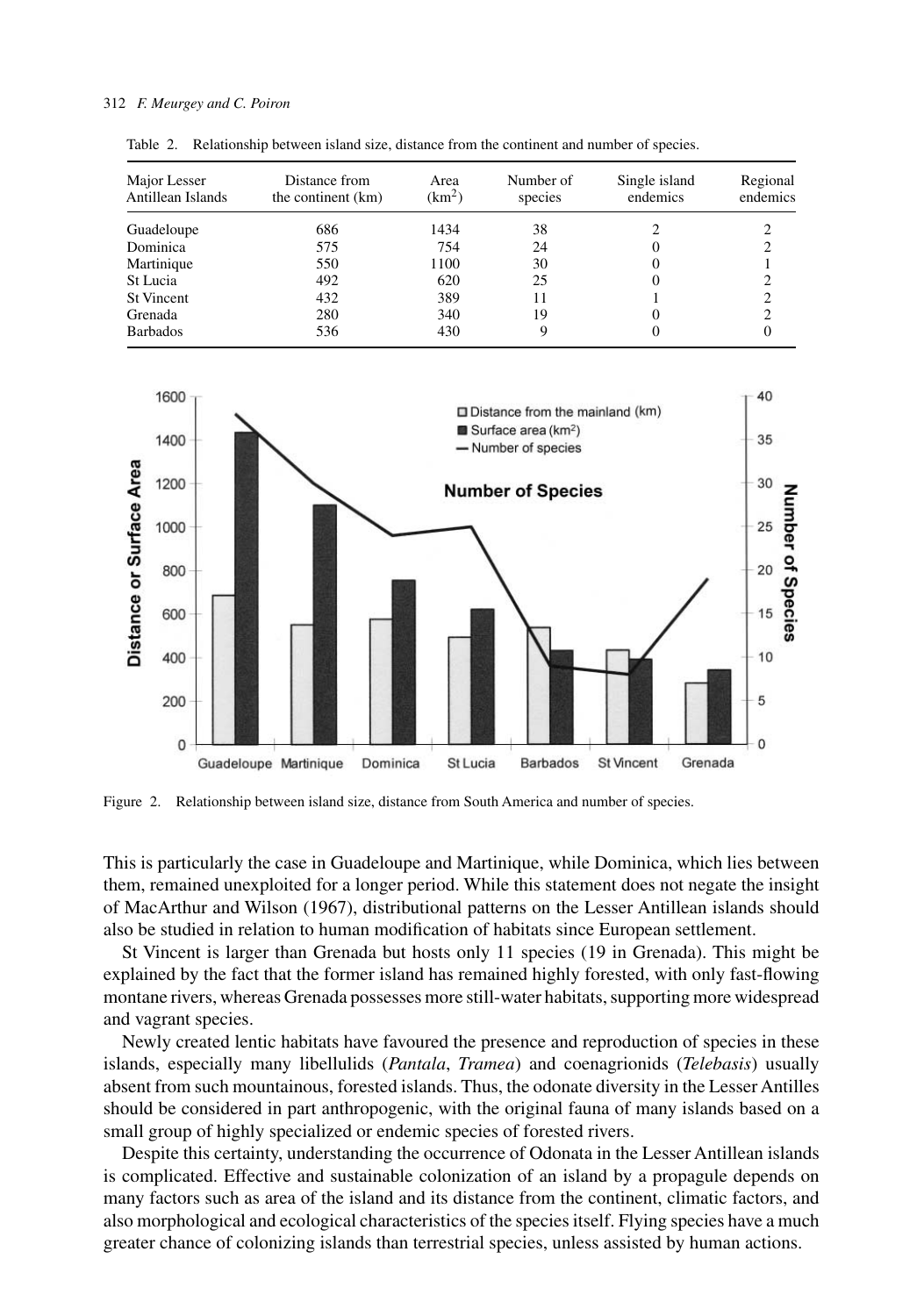The hypothesis of anthropogenic influence is proposed largely to begin debate. Further research is needed to confirm or refute this. It is also essential to check whether it is applicable to other island regions of the globe. It seems difficult to predict the organization of communities and identify the selection pressures on island populations, because each island has its own evolutionary and human history.

Surveys, collecting trips and taxonomic updates are not entirely sufficient to understand the origin of the Caribbean odonate fauna, and genetic studies seem necessary to understand the phylogenetic relationships among species inhabiting the islands.

## *Endemics*

Genus-level endemism occurs only in the much larger and older islands of the Greater Antilles, with five endemic genera (*Hypolestes*, *Phylolestes*, *Diceratobasis*, *Microneura* and *Scapanea*), the remaining genera being widely distributed throughout the Americas and the Old World (Meurgey & Picard, 2011).

Species-level endemism is more prevalent in the Greater Antilles than in the Lesser Antilles. A total of 26 species are listed as being endemic to the Greater Antilles, representing 27% of the species  $(n = 98)$  and 23% of the total Antillean species (both Greater and Lesser Antilles,  $n = 111$ ). Only eight species are endemic to the Lesser Antilles (Figure 3), representing 17% of the species  $(n = 47)$  and 7% of the total species (both Greater and Lesser Antilles,  $n = 111$ ).

In the Lesser Antilles, four species or subspecies (8.5%) are endemic to a single island. Another four (8.5%) are endemic to at least two islands (regional endemics). This shows that the Lesser Antilles as a group have probably been a significant center of species-level evolution, followed by outward dispersal from their island of origin.



Figure 3. Distribution of endemic species and subspecies within the Lesser Antilles.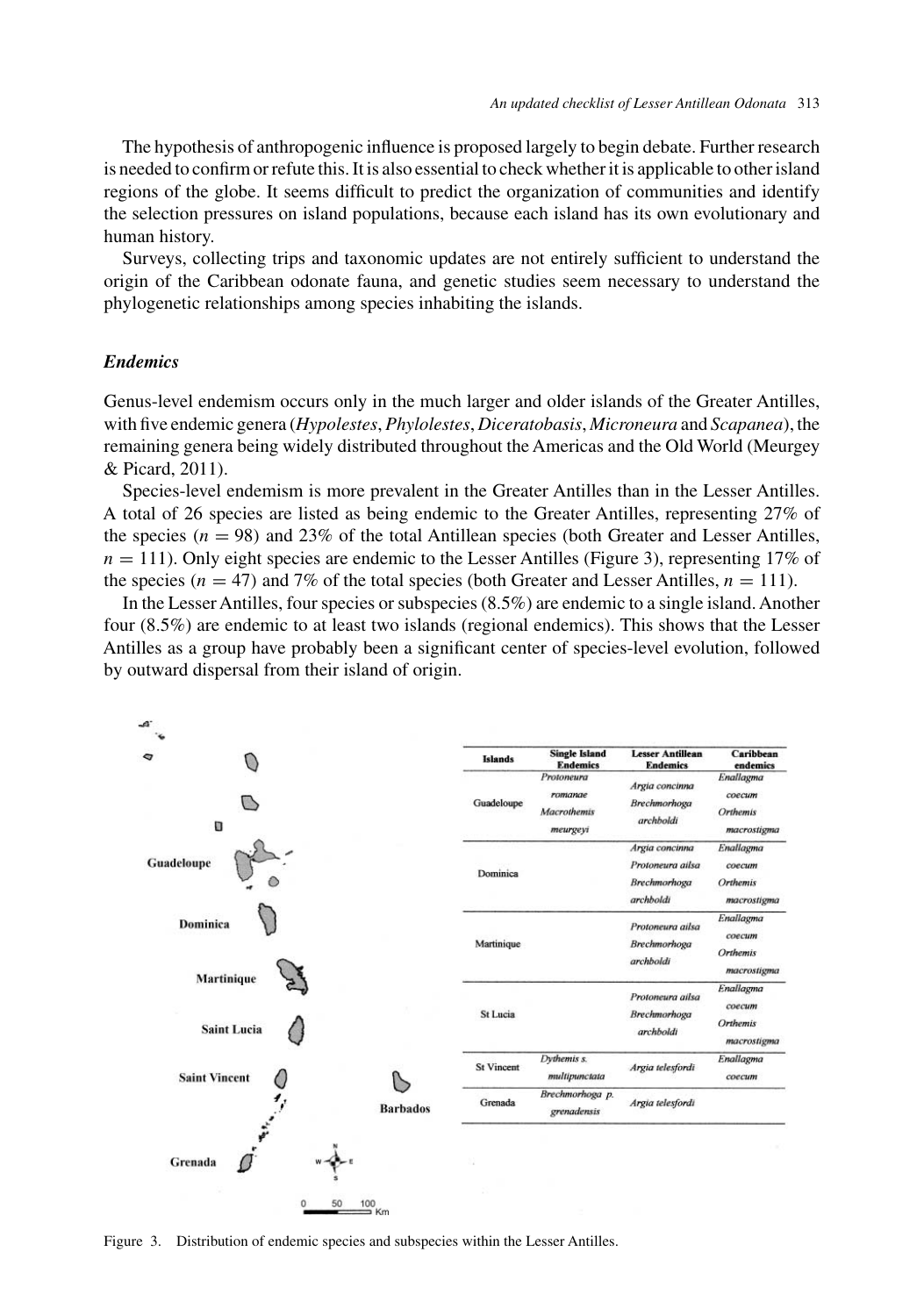#### 314 *F. Meurgey and C. Poiron*

| Type of species/<br>type of habitat | Montane<br>rainforest | Seasonal<br>forest | Flooded<br>forest       | Semi-<br>deciduous<br>forest | Open, low<br>elevation<br>habitats | Number of<br>species per<br>category |
|-------------------------------------|-----------------------|--------------------|-------------------------|------------------------------|------------------------------------|--------------------------------------|
| LA endemics $**$                    | $\overline{4}$        |                    |                         | $\Omega$                     | 0                                  | 8(18%)                               |
| $LA + GA$ Endemics**                | 0                     |                    | $\Omega$                | 0                            | 2                                  | 2(4%)                                |
| Widespread species**                |                       |                    | $\overline{\mathbf{a}}$ | $\overline{4}$               | 25                                 | 35 (78%)                             |
| Number of species per habitat       | 5(13%)                | 5(13%)             | 4(9%)                   | 4(9%)                        | $27(60\%)$                         | $45*$                                |

Table 3. Distribution of the Lesser Antillean Odonata by types of habitat and categories of species.

\* We have not included vagrant species from Africa and non-reproductive species in the area.

\*\*For each row, the total number in the last column is not the sum of each number in the previous column; several habitats may share the same species. For example, there are only two Caribbean (LA + GA) endemics, but *Enallagma coecum* is present in both seasonal forest and open low elevation habitats.

Two species  $(2.0\%, n = 111)$  are endemic to the combined Greater and Lesser Antilles and evolved somewhere within this extensive island grouping. This was probably on one of the Greater Antilles and the dispersal has been to the Lesser Antilles, because species movements tend (although not in all cases) to be from larger land masses to smaller land masses (Darlington, 1957).

#### *Endemism and habitats*

In the Lesser Antilles, endemic species are mainly distributed in pristine habitats (mountains and seasonal rainforests, four species), with only one species (*Protoneura romanae*) present in flooded forest, while wide-ranging species occur primarily in open, man-made standing water habitats (25 species, Table 3). The number of endemic species decreases from high elevation forested areas to the lowlands. The reverse occurs among widespread species, which show a reduction in numbers from lowland, open habitats to high elevation forested areas.

#### *Widespread species*

The remaining 40 species (83%) probably originated outside of the combined Greater and Lesser Antilles and have since dispersed to the Lesser Antilles. Current distribution patterns suggest that 34 (85.0%,  $n = 40$ ) have dispersed into the Lesser Antilles predominantly from Central American and South American sources.

Thirty-four species are of such wide distribution throughout Latin America or the New World that the direction of their dispersal is not evident. The dispersal of this group may have been partly aided by accidental human activity for achieving their wide distributions. These are often species which are eurytopic ecological generalists. Such predictable and probabilistic "steppingstone dispersal" between other Lesser and Greater Antillean islands and tropical America would be expected to decline with distance (depending on the organisms involved, prevailing wind patterns, and vagility of the species) from the mainland. The data do not show this.

From north to south the numbers of Lesser Antillean species are: Montserrat, 17; Guadeloupe, 38; Dominica, 25; Martinique, 30; St. Lucia, 25; St. Vincent, 11, and Grenada, 19. These numbers may be an artifact of different collecting activities and research effort mainly from isolated (but rather long) collecting trips per island rather than reflecting the actual distributional patterns. For example, only 11 species are recorded from St Vincent, which is a highly forested island with only rivers and streams, while Grenada houses 19 species and possess several standing water habitats such as cattle ponds or dams. This is consistent with the suggestion that the creation of man-made aquatic habitats has increased the species richness in the most developed islands, even in smaller ones. Further research (especially on historical biogeography) is needed to support this.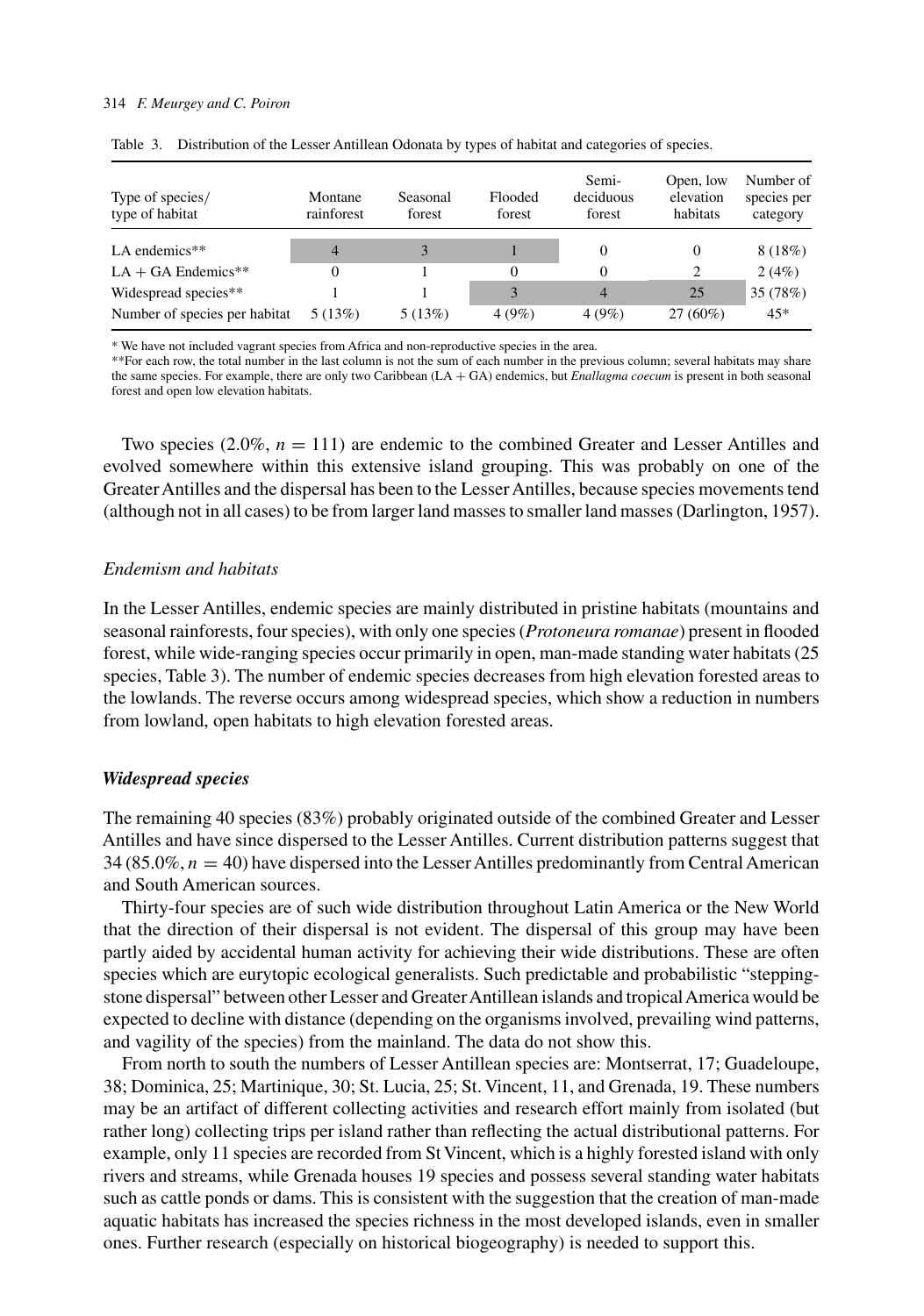## **Perspectives**

The information from our database, presently maintained by François Meurgey and Céline Poiron, can serve as a funding nucleus to build a comprehensive database for the Caribbean region. In order to achieve this, the following tasks should be undertaken.

Records from the literature need to be added, including information from numerous regional lists published during the last 30 years. Large numbers of dragonfly records are stored in collections and have never been published. If all odonatologists interested in the region were to make their unpublished records available, the database could begin to provide us with a fairly good picture of past and present odonate distribution patterns in the Caribbean.

Some collections do have paper databases, which could be digitized. In most collections there are also unidentified specimens awaiting examination, which could be identified by the specialists in charge of them or by visiting researchers.

Field work is still needed in some areas; the highest priority lies in the southernmost islands (St Vincent and Grenada) and especially in undisturbed mountain forest areas which remain mostly under-surveyed. Of intermediate priority are islands with probably moderately rich faunas for which odonate records are not available, such as the Grenadines and islands north of Guadeloupe.

## **Acknowledgements**

We warmly thank Rosser W. Garrison and Dennis Paulson for their very helpful comments, corrections and suggestions on the text. We also thank Jerrell J. Daigle for his comments and suggestions on the paper. Thanks to Fitzroy Springer (forest officer, St Vincent), John Telesford (forestry department, Grenada), Alwin Dornelly, Junior Mathurin, Joel Ramine, Rebecca Rocks and Leroy Saint Louis (Forestry Department, St Lucia) for their help in the field. We also warmly thank Herve Magnin (Guadeloupe National Park), Gwenael David and Benedicte Thiebaut who provided us with new records from Martinique. This study was financed by the L'Herminier Natural History Society.

#### **References**

Clarke, A.H. (1904). Notes on insects of Barbados, St. Vincent, the Grenadines and Grenada. *Psyche*, *11*, 114–117.

- Costa, J.M., Souza, L.O.I., & Oldrini, B.B. (2004). Chave para identificação das familias e gêneros das larvas conhecidas de odonata do Brasil: Comentarios e registros bibliográficos (Insecta: Odonata). *Publicações Avulsas do Museo Nacional, 99*, 3–42.
- Daigle, J.J. (2007). *Macrothemis meurgeyi* spec. nov. from Guadeloupe (Anisoptera: Libellulidae). *Odonatologica, 36*, 191–195.
- Darlington, P.J., Jr. (1957). Zoogeography, the geographical distribution of animals. New York, NY: Wiley.
- Dommanget, J.-L., Mashaal, M., & Papazian, M. (Eds.). (2000). Contribution à la connaissance de la faune odonatologique des Départements et Territoires d'Outre-mer français I. *Martinia*, *16*(3), 81–148.
- Donnelly, T.W. (1961). A new species of damselfly from St. Lucia, British West Indies (Odonata: Protoneuridae). *The Florida Entomologist*, *44*, 119–121.
- Donnelly, T.W. (1995). Orthemis ferruginea an adventure in Caribbean biogeography. *Argia*, *7*(4), 9–12.
- Dupont, P. (2000). Contribution à l'inventaire des Odonates de Martinique. *Martinia*, *16*(3), 122.
- Förster, S. (2001). *Odonatological monographs 2. The dragonflies of Central America exclusive of Mexico and the West Indies. A guide to their identification* (2nd ed.). Braunschweig, Germany: Gunnar Rehfeld.
- Garrison, R.W. (1990).A synopsis of the genus Hetaerina with descriptions of four new species (Odonata: Calopterygidae). *Transactions of the American Entomological Society, 116*(1), 175–259.
- Garrison, R.W., von Ellenrieder, N., & Louton, J.A. (2006). *Dragonfly genera of the New World, an illustrated and annotated key to the Anisoptera.* Baltimore, MD: John Hopkins University Press.
- Garrison, R.W., von Ellenrieder, N., & Louton, J.A. (2010). *Damselfly genera of the New World, an illustrated and annotated key to the Zygoptera.* Baltimore, MD: John Hopkins University Press.
- Geijskes, D.C. (1980). Distribution and zoogeography of odonata on the Lesser Antilles. *Notulae Odonatologicae*, *1*(6), 102–103.
- Goyaud, C. (1994). Contribution à l'inventaire des Odonates du département de la Guadeloupe. *Martinia*, *10*(3), 49–61.
- Grand, D. (1996). Sur quelques libellules des Antilles françaises. *Sympetrum*, 9, 41–46.
- Grand, D. (2000). Voyage en Martinique. *Martinia*, *16*(3), 127–132.
- Grand, D. (2002). Voyage en Guadeloupe. *Martinia*, *18*(1), 29–36.
- Hatzenberger, F. (2001). *Paysages et vegetations des Antilles*. Paris: Karthala.
- Ilbert, N., & Menegaux, J. (2004). Observations d'Odonates en Guadeloupe (Antilles françaises). *Martinia*, *20*(4), 180.